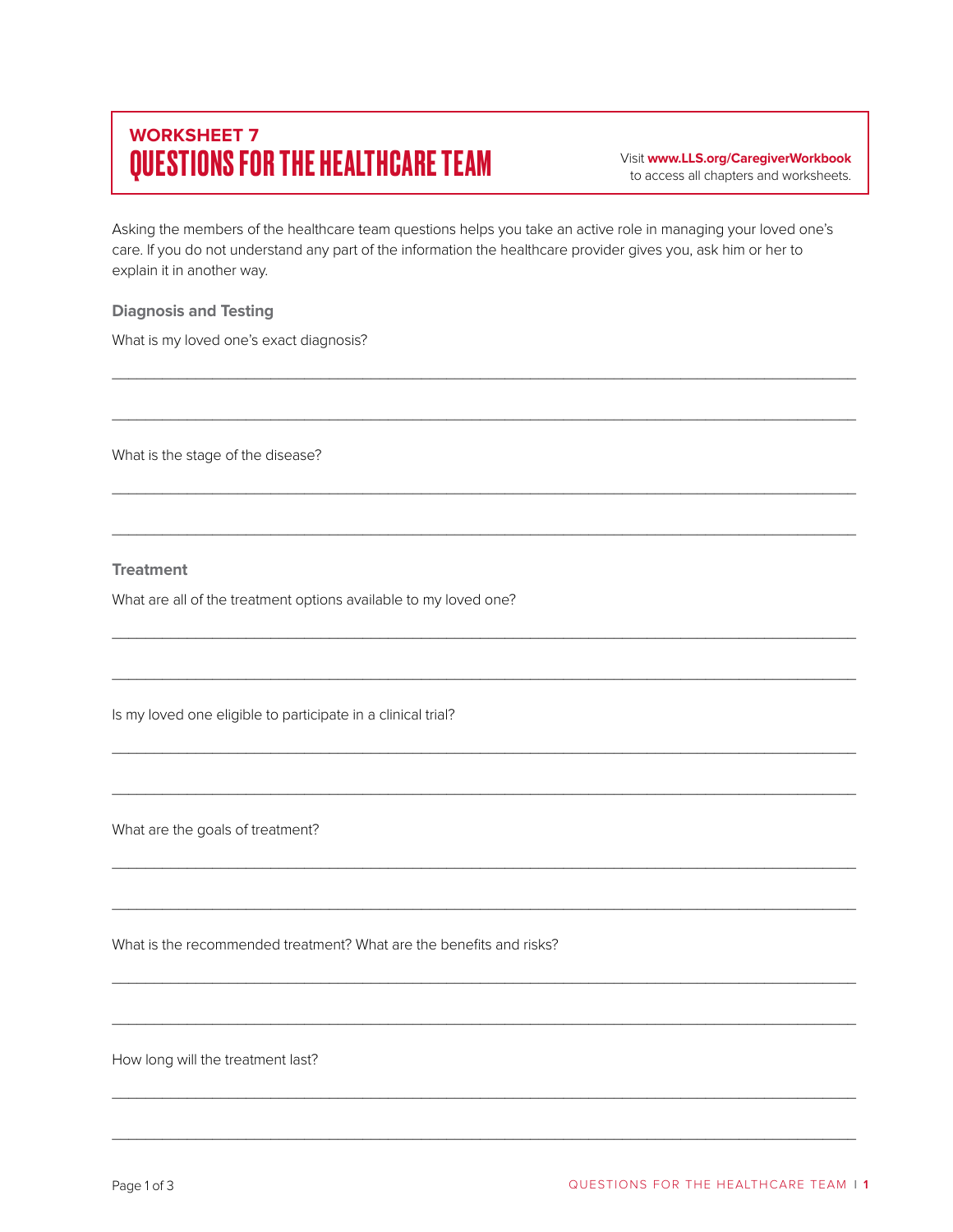How much time does my loved one have to make a decision about the treatment plan?

Will my loved one be in the hospital or be at an outpatient treatment center for treatment?

What kind of testing will be done to monitor the disease and its treatment? How often will the testing be needed?

How will we know if my loved one's treatment is effective? What options are available if the treatment is not effective?

## **Side Effects**

What are the immediate- and long-term effects of treatment?

What signs and/or symptoms indicate that I should call the healthcare team?

Whom can I contact after hours with questions or concerns?

What signs and/or symptoms indicate a trip to the emergency room is necessary?